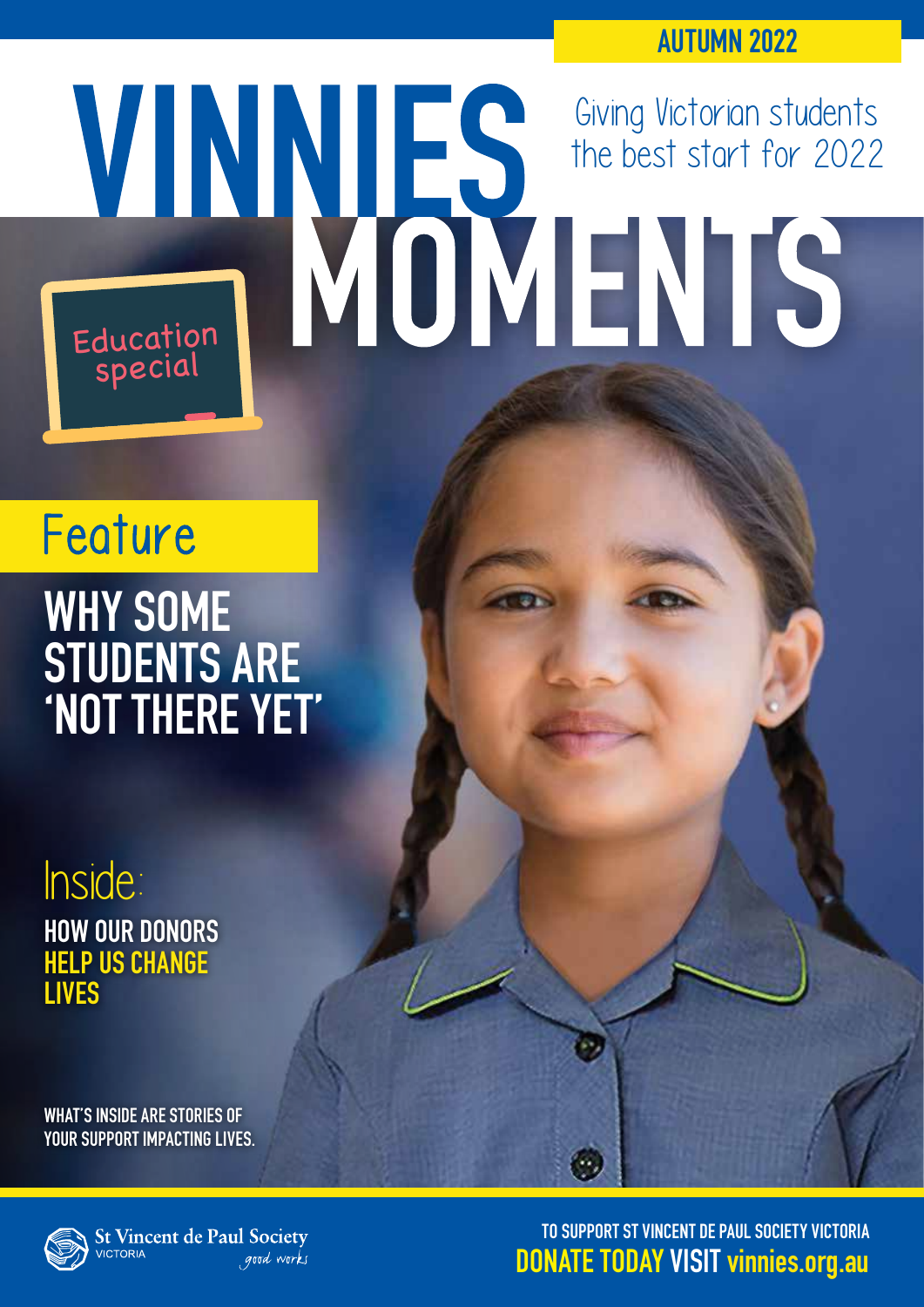# **A MESSAGE FROM THE CEO**

**We are pleased to share with you our special 'education' issue of Vinnies Moments where you can read about how your support and dedication enables us to provide practical assistance to children and young people. As we head into another school year, Victorian children once again face uncertainty – will they be in their classroom with their peers? For how long before they may have to return to the 'virtual' classroom?** 

As young people across Victoria adjusted to the challenges of COVID, the St Vincent de Paul Society Victoria (Vinnies Victoria) heard and responded to these challenges. Vinnies provided material aid such as computers and books, as well as online after school education support for students during remote learning.

When students were back on school grounds, Vinnies stepped in to provide assistance with uniforms, school shoes and those little touches such as lunch boxes and drink bottles, all the items a young person needs to thrive in their school community. With support from our generous donors, we were able to support more than 2,140 Victorian students throughout the COVID lockdowns of 2021. We are delighted to share with you the story of one of these young people, nine-year-old Hayma\*, whose reading and confidence really improved after she attended our after-school educational programs.

Vinnies volunteers across Victoria provide support on a crucial one-to-one basis that makes such an impact to a child's progress. Our volunteers read with students or work through issues that they might be having with homework. The programs are fun and are designed to develop the allimportant social and emotional skills like they did for Hayma.

We also feature stories on how, together, we helped other students, such as Nevin, a young man who realised his dreams to attend university, and he attributes much of his academic success to the Vinnies education program in Dandenong. Nevin experienced firsthand how education can break the cycle and, now, he gives his time supporting young people facing similar struggles that he experienced growing up.

With your support, Vinnies Victoria will continue assisting the most vulnerable in our community. We are grateful to have you by our side. Together we are supporting a child's future and the infinite possibilities that a good education can bring.

Thank you for your support.

With my deepest gratitude.



fue CHearde

Sue Cattermole Chief Executive Officer St Vincent de Paul Society Victoria

[If you would like to contribute and give a student a](https://donate.vinnies.org.au/appeals-vic/autumn-newsletter-appeal?utm_medium=digital&utm_source=website&utm_campaign=2022%20autumn%20newsletter&utm_content=newsletter%20donate%20link&utm_term=vic)  brighter start to their school year, donate online now.

## Vinnies education

# **KEEPING KIDS CONNECTED**

**To ease the isolation and loneliness of school closures during the pandemic Vinnies offered weekly online education programs in which thousands of Victorian students attended.** 

Vinnies volunteers gave their time, love of learning and emotional support to more than 2,000 students who participated in our *Education Zoom* programs last year.

The time and attention of our Vinnies volunteers continues to provide social, emotional and academic support.



*\*Name and image (on cover) changed to protect privacy.*

## **2 [DONATE TODAY VISIT](https://donate.vinnies.org.au/appeals-vic/autumn-newsletter-appeal?utm_medium=digital&utm_source=website&utm_campaign=2022%20autumn%20newsletter&utm_content=newsletter%20donate%20link&utm_term=vic)** vinnies.org.au OR PHONE 13 18 12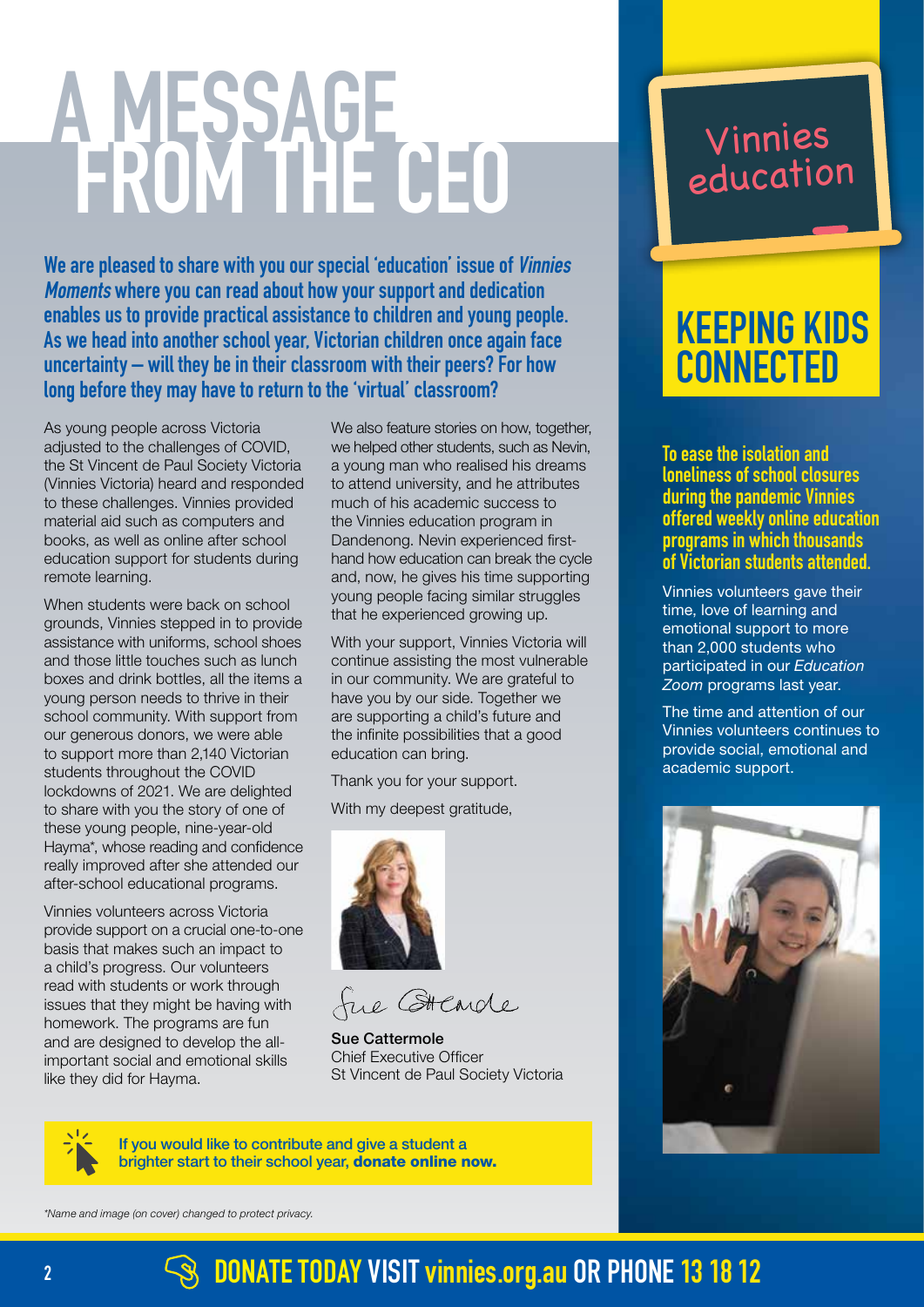"Thank you so very much. We have just received our educational supplies and I can't express how much this means to us and has helped me getting everything Marian\* needs for her first year of school! She was so excited to have received this as she is very much looking forward to starting school... As a single mother who has had to rebuild our lives after relocating, again I can't thank you enough."

"I'm writing on behalf of my son Archie\* to thank you very much for the book order! Archie was surprised and thrilled to receive the parcel with some great books to read!

"We also requested a couple of books to help with feelings (The Invisible String) as this has been a tough couple of years for primary school kids with lots of disruption as you'd know, and Archie has struggled to settle back into school. Many thanks again, Archie's mum."

# **DONATIONS MAKING A DIFFERENCE**

**The Vinnies Education team was excited to offer the Victorian families we support with vouchers to purchase educational supplies for their children. Parents and carers used vouchers provided by our generous donors to buy books, stationery, backpacks, calculators and drink bottles.**

#### **OUR DONORS ARE AMAZING!**

Without your generous donations we would not be able to reach the number of students we assist each day. Your donation goes towards keeping our programs operating. Make a donation to Vinnies today, because 'good works'.

*\*Names have been changed to protect privacy.*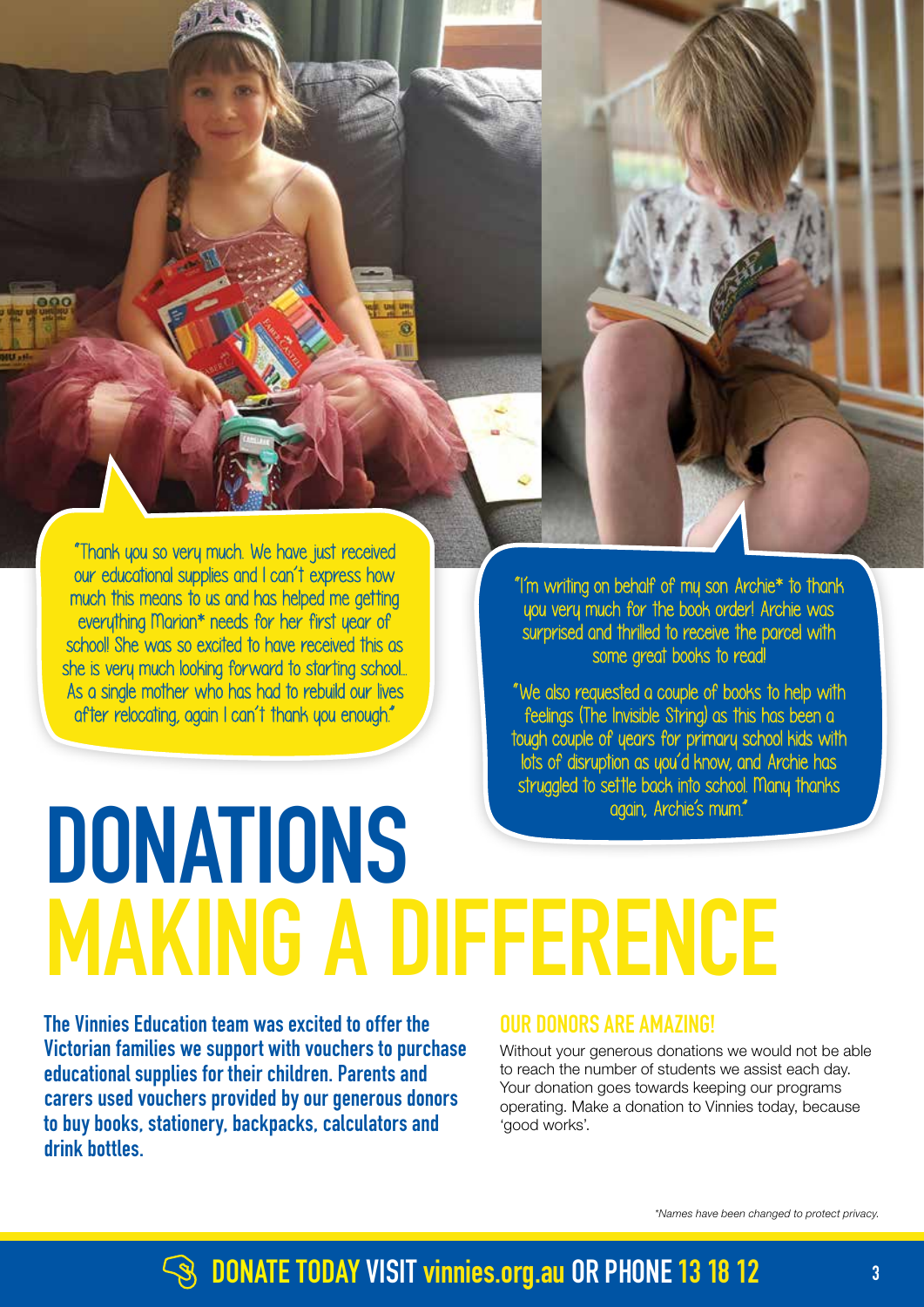# **HAYMA STORY**

#### **Nine-year-old Hayma\* has big ambitions for when she grows up. "I want to become a fashion designer, an artist, a babysitter, and I love gardening."**

Her determination to succeed is born of more than personal dreams. "When I grow up, I want to help my parents. My dad is the only one with a job and, when I'm older, I want to help him. I wish to have three jobs to support them," says Hayma who was born in Myanmar-Burma and now lives with her parents, auntie and siblings in Melbourne's west.

She is a confident and animated girl who says, almost unbelievably, that she didn't speak at all when she was just a few years younger. But Hayma attributes attending the afterschool educational programs of St Vincent de Paul Society Victoria (Vinnies Victoria) for three years, really helped her to develop confidence and find her feet in Australia. Now she even helps interpret for her parents when required.

#### "When I first went to the reading club, I felt a little bit shy, but after a few weeks I got used to it. You get to play and borrow books and learn and have fun there. I like to read books that are interesting to me, like The Baby-Sitter's Club series".

"My reading has improved since being at the club. I learned that you can always be learning things and not be scared," says Hayma. "I've got confidence from the reading group. In grade two I started making friends."

Hayma heard about the Vinnies education program, which runs reading clubs, at school and first attended in Grade 1. When the programs went online at the beginning of the pandemic in 2020, she attended three online sessions each week!

Volunteers provide support on a crucial one-to-one basis that makes such an impact to a child's progress, but is something that teachers at school just don't get time to provide. In certain programs volunteers read with students or work through issues that they might be having with homework.

The programs are fun and are designed to develop the all-important social and emotional skills and confidence that research has shown underpins all other learning.

Dr Linette Etheredge, who leads Vinnies Victoria's Education programs, says:

"Hayma has been a really dedicated attendee at our programs and she has made great progress. Over the past three years her reading has improved enormously but more importantly, her confidence, willingness to contribute, and desire to try new things has become stronger. These things underpin all her learning and have really helped her engagement at school. It's so rewarding to see the benefits of the tailored, one-to-one work our volunteers do with the young people in our education programs and reading clubs."

For students who don't quite fit the learning model at school, one-to-one support can get them 'switched on' to a particular subject in which they might have been struggling to develop skills and confidence. So often we see students who initially think they aren't good at a subject, but with support, encouragement and patience from our volunteers end up loving it and then excelling at it!

"Our dedicated volunteers are passionate about learning and often subject experts. At the eight Vinnies education program now running across Victoria, we welcome all students into the program. Our client survey results indicate that we are making a real difference to their academic capacity and life in general, by building skills and confidence," says Dr Etheredge. In addition, Vinnies education programs supported many young people to participate in schooling during the pandemic by gifting them a laptop.

*\*Name and image changed to protect privacy.*

# **<sup>4</sup> [DONATE TODAY VISIT](https://donate.vinnies.org.au/appeals-vic/autumn-newsletter-appeal?utm_medium=digital&utm_source=website&utm_campaign=2022%20autumn%20newsletter&utm_content=newsletter%20donate%20link&utm_term=vic) vinnies.org.au OR PHONE13 18 12**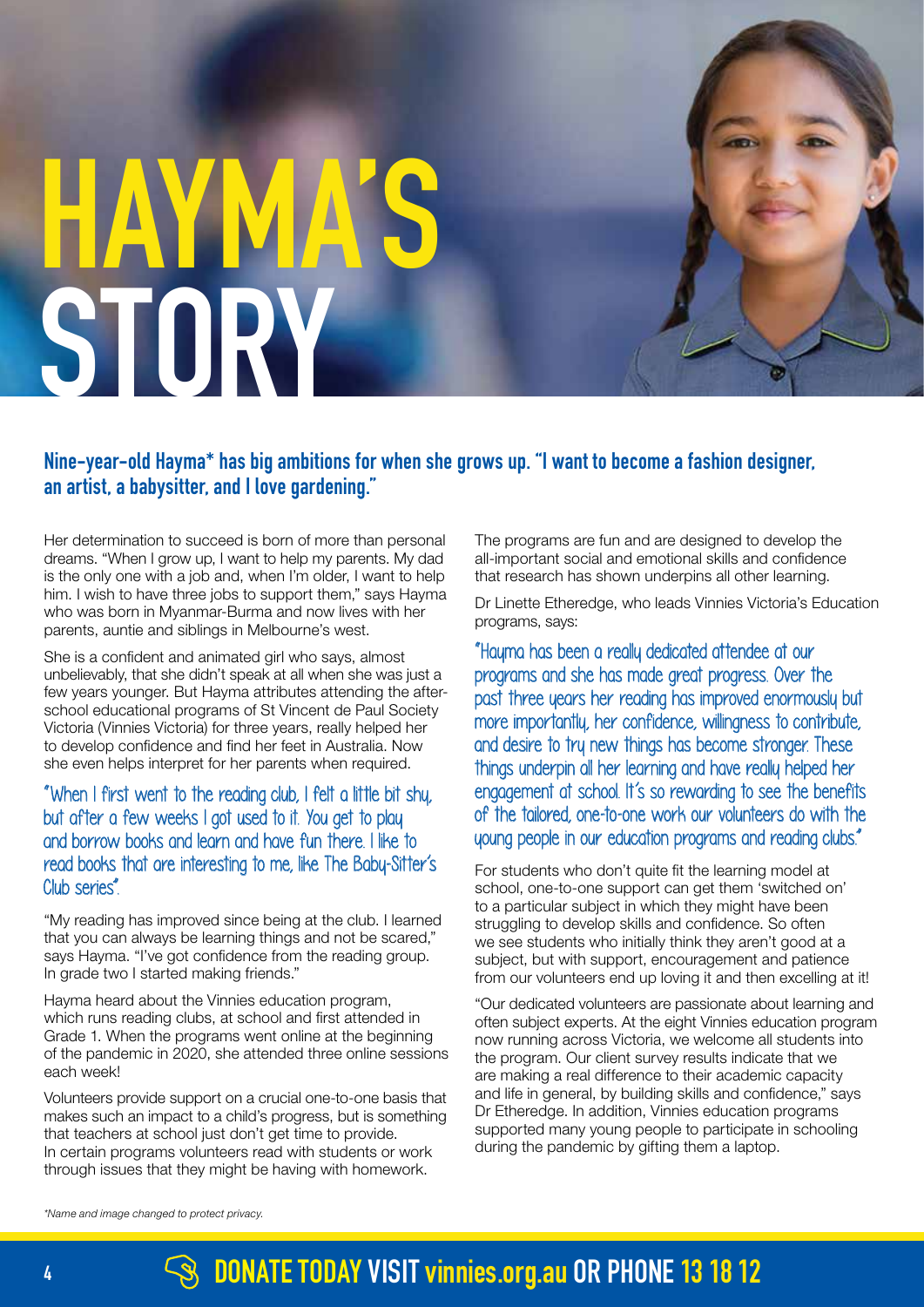

When home schooling commenced in 2020 due to COVID restrictions, Hayma didn't have access to a computer, so Vinnies provided her and two of her siblings with reconditioned laptops donated by one of our valued corporate contributors, energy company Jemena. Jemena provided 50 laptops so many students assisted by Vinnies could continue their schooling at home. Now that Hayma is back at school, Vinnies' programs will focus on helping students like her make up for the precious time and social and emotional development that had been lost due to the lockdowns and school closures.

Hayma said she was keen to get back to the classroom:

#### "I missed school and my classmates!"

Going forward if she does find anything at school difficult, she knows where to turn for support.

#### "It's helpful to have the Vinnies volunteers to talk to about my school work because I worry so much about it," she says. "There isn't really anyone at school I can talk to like that, except for maybe one teacher"

Vinnies wishes Hayma and her family the best for the future and we're confident that our education team will be there to help her realise her dreams and fulfil the enormous potential she has shown in the most difficult of circumstances.

# **NEVIN KOTHAINAYAGAM**

**Nevin Kothainayagam has a bachelor of pharmaceutical science from RMIT and has just completed a masters in pharmaceutical medicine from UNSW. Imagine, if you can then, that when the 25-year-old was a year seven student at school, he was "a bit below average in maths," as he puts it. "I found it confusing."**

One of Nevin's teachers suggested he attend the Vinnies education program



at St Mary's in Dandenong. "I was very quiet and shy when I joined the program, but within weeks I had a solid friendship group there. It really helped me to develop social skills and confidence," he says.

Nevin also met an inspirational volunteer there whose love of maths was infectious. "She was amazing and passionate about it. She illustrated practical applications about why it was important.

"There is no chance I would be here in my profession now without the club," says Nevin.

Nevin attended the program Saturday mornings all through high school until year 11.

He improved in English, too. "The volunteers helped me with reading and comprehension, grammar, understanding a question, critical thinking and formatting essays." he says.

"It was also a really nice environment and a happy place to be, so I was motivated to attend," he says. "I had friends there and I enjoyed playing games with the volunteers, it wasn't always strictly about the work. It was about fun and learning. There was also cordial and biscuits!

"I would have had a really tough time keeping up to date at school if I had not found the Vinnies education program, and I would have been more anxious. I felt a bit left in the dark at school."

I wanted to help students like myself uncover their potential, too," What makes this story even more inspiring is that Nevin has wasted no time in becoming a volunteer himself at the program now that he is established in his own career. "After I completed my studies, he says.

"If a student isn't sure about something in their schoolwork, If a statement is the about sometimity in their schoonwork,<br>they talk to us without judgment or pressure. You can feel pressure andy tank to do whillock judgment of<br>at school if you don't 'get' things."

Nevin has encouraged his friends to join up as volunteers too.

Nevin is a remarkable testament to the impact of the Vinnies' after-school learning clubs and sums them up simply as follows: "It's important work. The programs really help to change young people's lives."

### **B** [DONATE TODAY VISIT](https://donate.vinnies.org.au/appeals-vic/autumn-newsletter-appeal?utm_medium=digital&utm_source=website&utm_campaign=2022%20autumn%20newsletter&utm_content=newsletter%20donate%20link&utm_term=vic) vinnies.org.au OR PHONE 13 18 12 **5**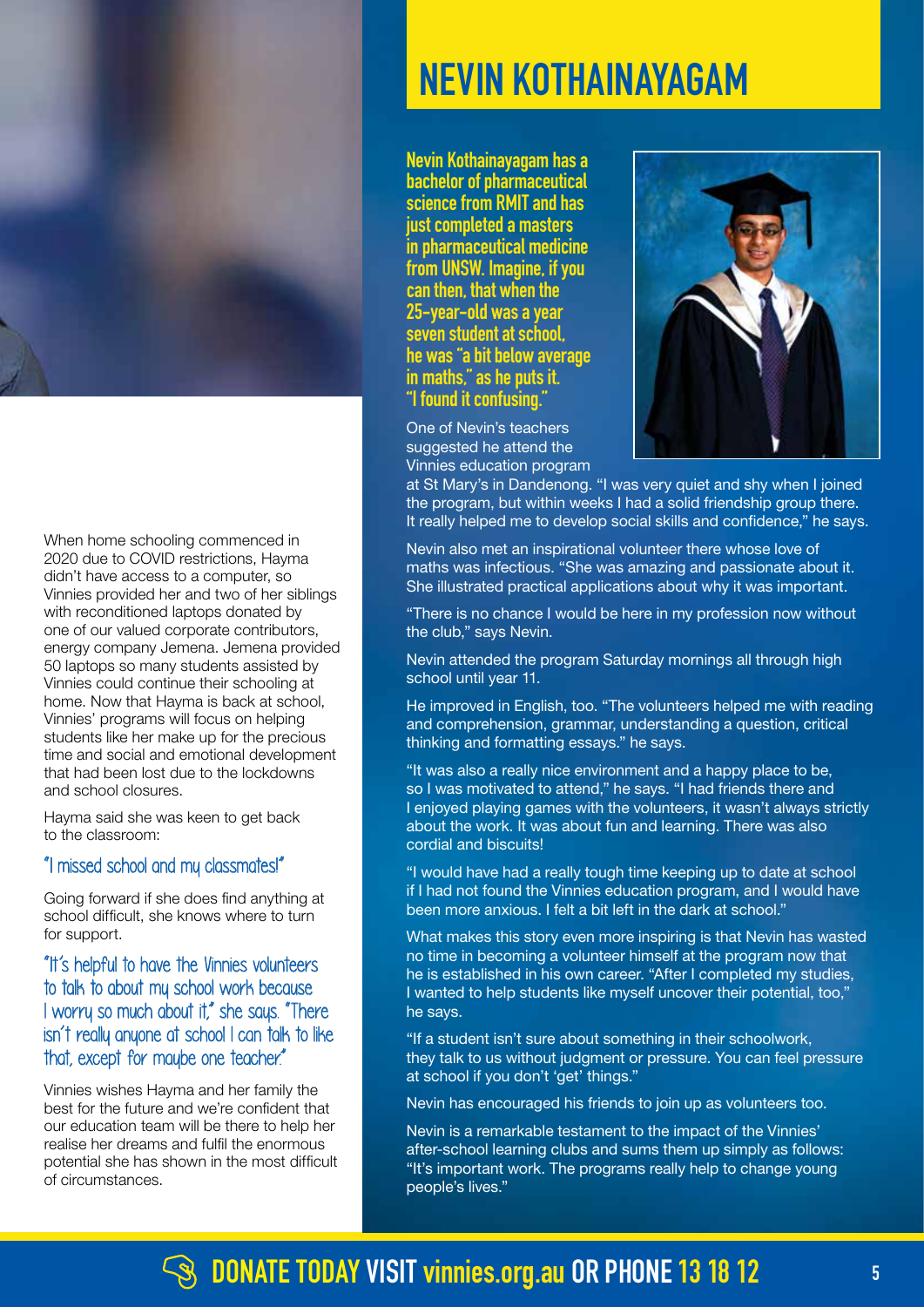# **HOW MOE SOUP VAN HELPED STUDENTS FOCUS**

**Margaret Wilson, co-President of the Vinnies Moe Soup Van, has been a Vinnies volunteer for 24 years. With the Vinnies Moe Soup Van halting operations due to COVID-19, Margaret and the volunteer team from Moe thought up new ways to support the families they had previously assisted.**

Margaret approached several local school principals with the offer to provide lunches for the students who would often arrive at school without a snack or meal. With the support of local fruiterer (Moe Fruit Market), who generously donates fresh fruit every week, our Vinnies volunteers would make a variety of sandwiches in the St Vincent de Paul Society kitchen hub located in Moe.

Government, independent or Catholic schools in and around both Moe and Newborough were provided with around 80–100 lunches each week. When a local resident heard of these lunch packs being distributed at the schools, they offered to also donate juice boxes for students every week.

Rebecca Harkensee, Primary Welfare Officer Moe (Albert St) Primary School, says, "A sandwich can mean the difference between a hungry and unmotivated student, to one who thrives and focuses. We truly value and appreciate everything Vinnies has done for our school."

Your donation provides practical assistance and helps our Vinnies Soup Vans operate 365 days of the year across Victoria.



*Vinnies Moe Soup Van Tonia, Anton, Rita.*



[If you would like to support Vinnies](https://donate.vinnies.org.au/appeals-vic/autumn-newsletter-appeal?utm_medium=digital&utm_source=website&utm_campaign=2022%20autumn%20newsletter&utm_content=newsletter%20donate%20link&utm_term=vic)  so we can provide more meals, donate online now.



# **A SPECIAL WAY TO GIVE**

#### **We all know how vital education is to help break the cycle of poverty, so it is important that no child is left behind when it comes to learning.**

When our very own State President, Kevin McMahon, joined the St Vincent de Paul Society Victoria he began volunteering at a reading club, at a school located in a disadvantaged area where English was a second language in many homes, or where the parents didn't have time to sit and read with their kids.

Kevin reflects, "[The West Heidelberg Education program] is an incredible program that has helped so many kids over the past 15 years, and it was started by a legacy left in the Potter Family Will".

Students who attend the program have the opportunity to develop social, emotional and academic skills as part of a positive learning experience.

The West Heidelberg Education program is still active today. One family's decision to leave a legacy towards education has not helped just one child, but many children and illustrates the true meaning and value of what it means to 'leave a legacy'.

To find out more about how to leave a legacy for good visit [www.vinnies.org.au/bequests-vic](http://www.vinnies.org.au/bequests-vic) or contact Sharon Wangman on 03 9895 5821 or [bequest@svdp-vic.org.au](mailto:bequest@svdp-vic.org.au).

# **<sup>6</sup> [DONATE TODAY VISIT](https://donate.vinnies.org.au/appeals-vic/autumn-newsletter-appeal?utm_medium=digital&utm_source=website&utm_campaign=2022%20autumn%20newsletter&utm_content=newsletter%20donate%20link&utm_term=vic) vinnies.org.au OR PHONE13 18 12**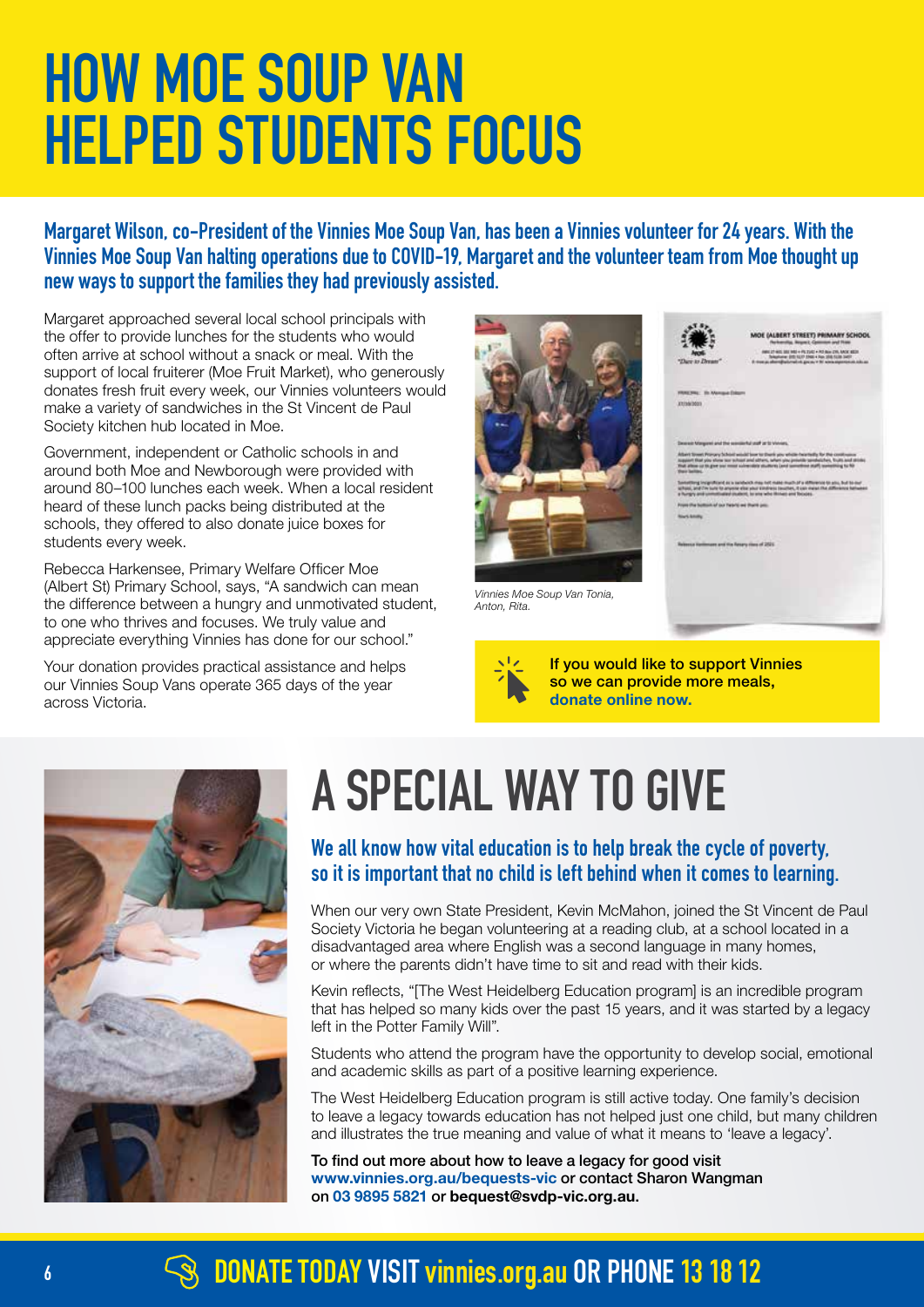# **BRAEMAR COLLEGE STUDENTS SLEEP OUT FOR KIDS DOING IT TOUGH**

**With the uncertainty that the pandemic brought into the classroom, last year was another tough year for students. Braemar College Principal Russell Deer knew his students were facing their own challenges, but he also knew that there were many other Victorians experiencing a hard year and some were experiencing homelessness for the first time.** 

Once students could be back on the school premises, Mr Deer galvanised the students, together with Ros Shipp (Head of Braemar College Middle School), to hold a Vinnies Sleepout to raise funds.

Middle school students attended the sleepout along with several older students and they turned their onsite van into their own 'Soup Van' serving students soup and a bread rolls.

Students were engaged with activities focused on the real cost of living with questions raised by these young people who wanted to build their awareness and know how else they could assist people experiencing homelessness.

"The sleepout became a support thing for us and a focal point" said Mr Deer.

The students discussed how complex homelessness is and that they were highly aware of the hidden homelessness which is more prevalent in their local area. Mr Deer mentioned how the complexity of homelessness and poverty makes it hard for young people to process, so they need practical actions and experiences like volunteering and taking part in awareness activities like the sleepout that also raises money.

Through their Vinnies Sleepout, Braemar College students raised an amazing \$9,513! This equates to more than 300 food hampers with each hamper providing three days worth of meals.







**Imagine what it would be like to watch as your friends set off for school camp while you stay back simply because there's just not enough money at home for you to attend. Vinnies Youth Officer Tanya Ferguson says that's the reality for many young people.**

Generous donations help subsidise and provide these opportunities for kids who miss out.

With the support from our dedicated Vinnies volunteers, Tanya and the Youth Engagement team at Vinnies, provide programs and camps for young people who don't have the same opportunities as their peers.

The majority of these camps take place in regional Victoria where we know these students are already doing it tough. Most of the young people we support come to us as their families are being supported by the local St Vincent de Paul Society, while others are referred by the Victorian Department of Family, Fairness and Housing (DFFH) as they don't have a permanent or stable home.

Along with our regular donors, Amazon also provided Vinnies with vouchers which we put straight to use to give young people a positive start to their school year. Items like notebooks, pens and backpacks mean these students can begin their year without the worry of how they can do their school work.

Tanya said "We are so grateful for the amazing donations from Amazon. We have been able to purchase so many resources for children supported by our youth programs.

"One of the parents we contacted was so overwhelmed and excited for her son to be given the tablet and stationery required for his schooling. For many students getting the standard items on the booklist is just the norm, but it is costly and for those doing it tough it really does set these kids up for a successful school year."



To find out more about our youth team, go to [www.vinnies.org.au/vinniesyouthvic](http://www.vinnies.org.au/vinniesyouthvic)

Thank you to all our generous donors. You can make a difference to a young person starting school this year by donating.

### **[DONATE TODAY VISIT](https://donate.vinnies.org.au/appeals-vic/autumn-newsletter-appeal?utm_medium=digital&utm_source=website&utm_campaign=2022%20autumn%20newsletter&utm_content=newsletter%20donate%20link&utm_term=vic) vinnies.org.au OR PHONE13 18 12 <sup>7</sup>**